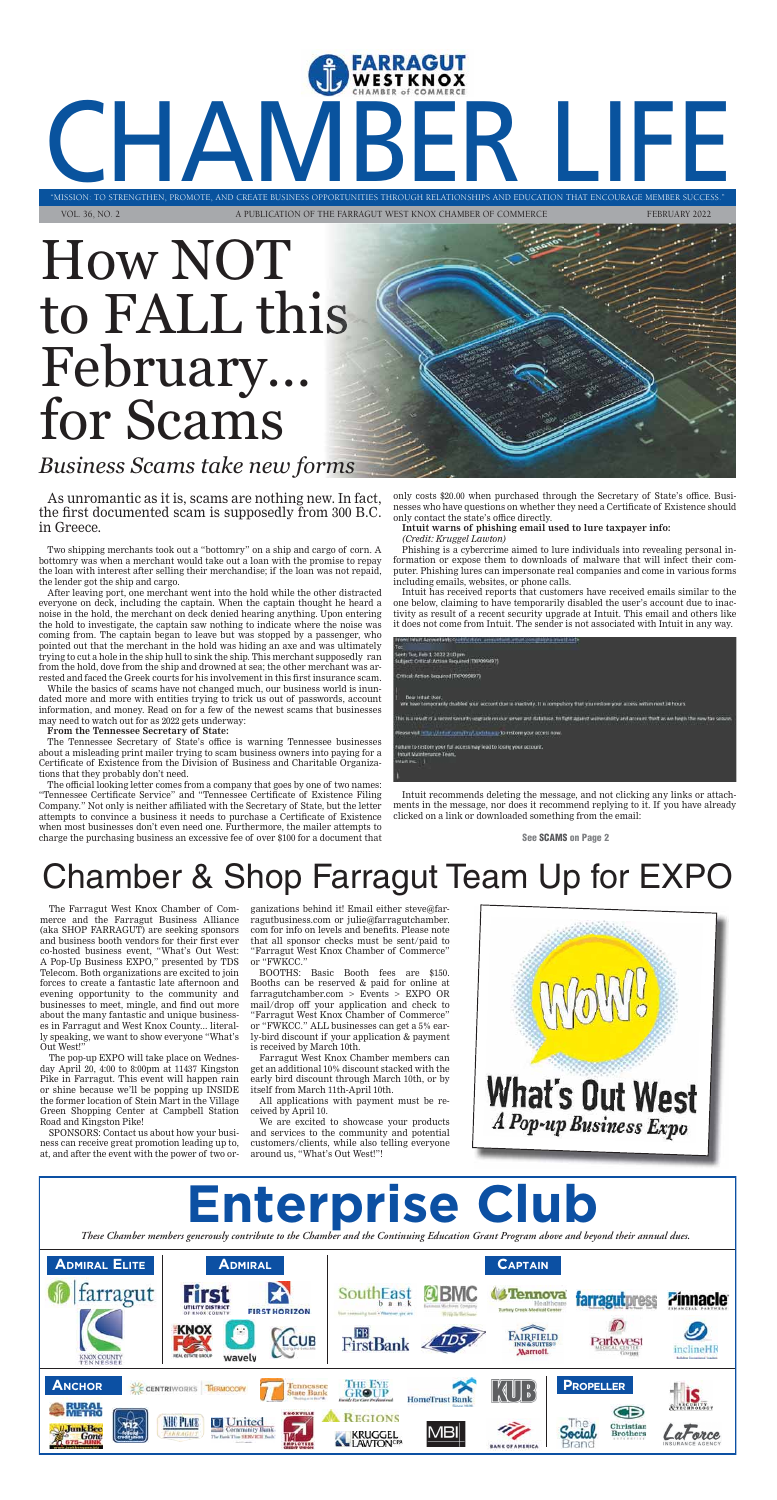# Networkings

### **Scams From page 1**

### Coming up in person on **Wednesday, March 2, 10-11am**

at the Farragut Community Center at 239 Jamestowne Blvd:

Join Jeremy LaDuke, Founder of *Epic Nine Marketing Outfitters*, as he gives a "How To" on Getting Started in Ecommerce in 2022!

### **You'll discover:**

- **Your options for ecommerce platforms**
- **How to integrate with existing POS systems**
- **Identify potential obstacles before you start and more!**

*This class is FREE to any current or emerging business!* 

Class size IS limited so REGISTER at:

**townoffarragut.org/ farragutbusinessclass.** 



## **Farragut High School Education Fund**

January 13, 2022





**JOBS**

jobs

**Who's** 

**Hiring???**

These Members Are!

**For details on these and other job opportunities added weekly, visit http://members. farragutchamber.com/JOBS/**

**• Calling & Career Ministry Coach**

**Emerald** Youth **OUNDATION** 

**• Computer Repair Technician**



A FIVE STAR SENIOR LIVING COMMUNITY

**• Part Time Receptionist • Part Time Waiter/Server**

- **Business Analyst • Business Student • Natural Gas Engineer**
- **Office 365 Administrator • Safety & Environmental**
- **Compliance Student • Water & Wastewater Asset Analyst**



(1) Delete the download immediately. (2) Scan your system using an up-todate anti-virus program.

(3) Change your passwords. **Medical Practice Banking Scam (Veterinarians, too!):** 

*(Credit: United Community Bank)* This scam specifically targets banks but also businesses like medical physicians, veterinarians, dentists or chiropractors. Knoxville bank, United Community Bank, has been advised via the North Carolina Bankers Association of a series of alleged scams perpetrated upon banks and medical practices operating in metro markets in NC, SC and elsewhere in the Southeast.

It alleges a group of individuals promote themselves as sales executives of a supplier of surgical or medical clinic equipment, medical waste handling systems and similar property. The sup-

plier enters into purchase agreements with medical practices and assists them in obtaining bank financing (often for more than \$1.0 million, but not always). The obligors are typically the supplier (reportedly a non-existent or shell company that provides fraudulent financial statements audited or reported upon by a non-existent accounting firm, the partner of which is "played" by one of the scammers) and the medical practice, and the obligations are guaranteed by the doctors in the practice and/ or collateralized by the practice's real estate.

The financing proceeds are paid to the supplier, but the equipment never arrives for a variety of explanations. In some cases, the doctors are assisted in obtaining re-financing from new banks. Eventually the supplier, the accounting firm and other members of the perpetrating group disappear. The medical practice and doctors are left to deal with the banks.

**TIPS to avoid scams from your local Better Business Bureau:**

-Be cautious with email. NEVER click on links or open attachments in unsolicited emails.

-Never send money to strangers, and never send money via gift cards or cash apps to a stranger.

-Research before making online payments and purchases. Is the site secure? Do they have a working number that rings to their business? Where are they located? What is the return policy?

-Use good judgement when sharing personal information and never share info like your birthdate, address, social security number, or driver's license number with anyone you don't know.

-Be social media smart. Don't give out personal info, don't answer those "fun" quizzes, don't make your phone number or address public information, and monitor friend or follow requests carefully.

### **Getting Started in Ecommerce in 2022**

## Breakfast Speaker Series January 18, 2022



Stuart Everly- Tennessee Strategies, Mike Ragsdale- Tennessee Strategies, Knox County Sheriff Tom Spangler, and Darris Upton- Knox County Mayor's Office listened to a discussion on housing forecasts as well as economic impacts of the recent and future state of the market for Farragut/West Knox and surrounding areas.



Eric Whitener (red sweater) along with Teri Jo Fox (5th from left) of The Knox Fox Real Estate Group present Farragut High School Education Foundation with a \$5,000 check. Foundation Members John Bartlett, Mary Cook, Kristy Bruce, and Beth Duncan are thrilled to receive the check. Kim Homan-The Knox Fox Real Estate Group (6th from left) applauds the effort!





Consultant Cassidy Peterson- Rodan + Fields (center) poses with her clients Ashley Gale- left, and Maelea Galyon- right.

Lisa Sulewski-Concord Veterinary, Mick Essex- Wavely, and Bruce Koopman- R&B Tax & Accounting Services pose at the breakfast. Sulewski and Koopman received continuing education reimbursements and Essex received his Farragut West Knox Chamber Enterprise Recognition.

Mike Shaw- Morgan Stanley, Kristi Reynolds- King University, and Lisa Atkinson- Zelvin Security enjoy an educational and informative evening.





Oksana Moses- Oksana Moses Photography and Dr. Saleh Shahid- Carington Health Services, PLLC wait to hear about this skincare line.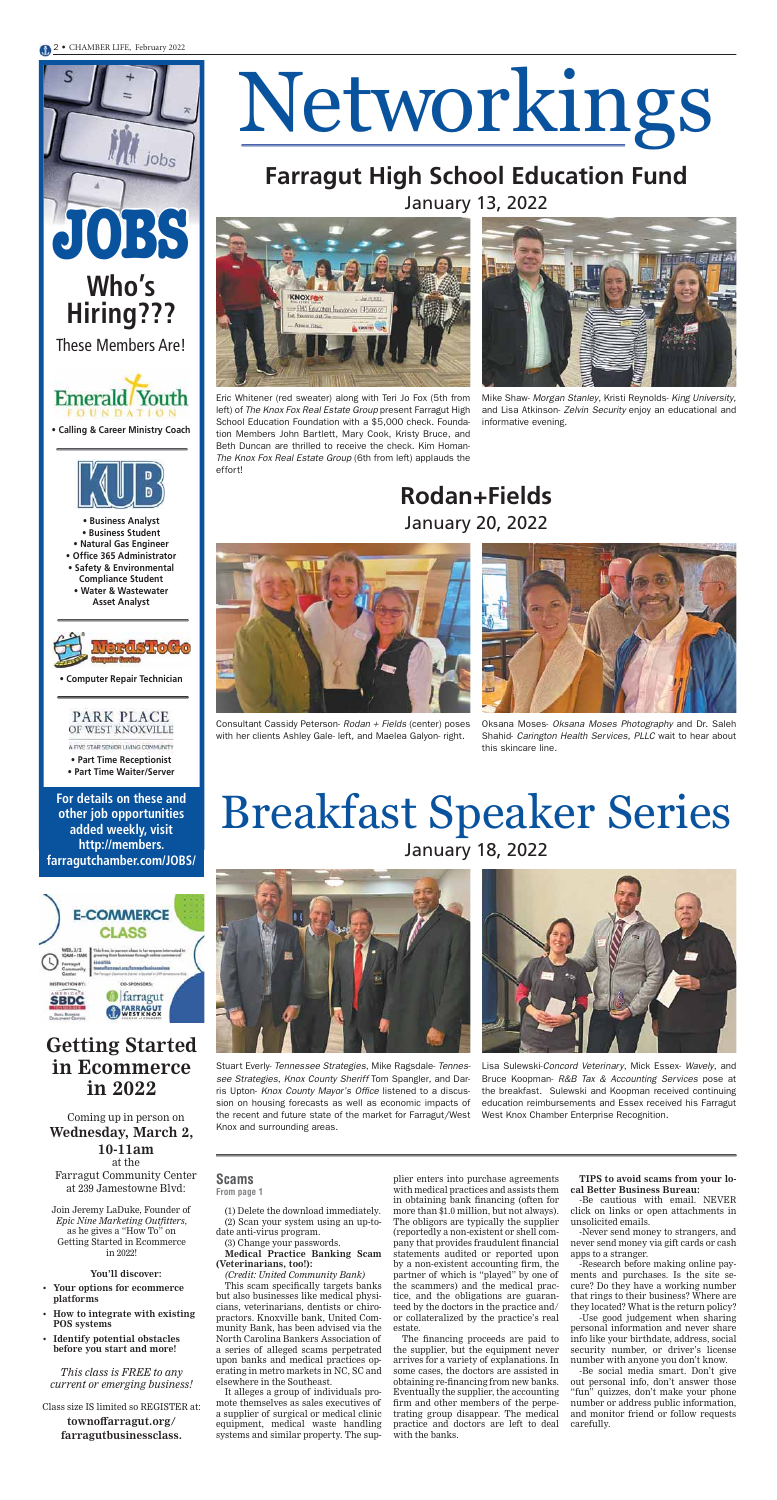## Ribbon Cuttings

### **Novis Health of Knoxville** January 5, 2022



### **Smith Handyman Service** January 25, 2022



# **Member**

for more details on a specificity for more details on a specific<br>**bridges** Go to www.farragutcha Looking for more details on a specific event, special or job? Go to www.farragutchamber.com to see these and other member items!

• **The Social Brand** is excited to host their Modern Marketing event on Thursday, February 17 at 4p, 600 N Broadway, Knoxville 37917. If you are a marketer, designer, or small business owner, this is for you! You'll learn about rebranding tactics, how to refine and reorganize a brand's messaging, website design, and layout strategies. Call (865) 282-2399 for more information or to register.

• **Roane State Foundation** received a \$5,000 donation from Jewelry Television to support the Pay-It-Forward program. The donation provides aid to students to help them stay in school. That assistance can include help with books or tuition for students nearing completion of their degrees and assistance with exam fees to obtain licenses and certifications. Once they have jobs and can give back, students who receive Pay-It-Forward scholarships agree to help future Roane State students in need to complete their education. Congratulations to Roane State Foundation!

• Through a Sustaining Partnership with **Knoxville Habitat for Humanity**, **FirstBank** has committed to supporting future homebuyers through numerous events, including a Covenant Partnership to build safe and affordable homes with two local families. The first event of 2022 will be the seventh annual FirstBank Sporting Clays Tournament benefitting Knoxville Habitat for Humanity on Friday, March 4. FirstBank has been named title sponsor of this popular sporting event. Through sponsorship of this tournament, FirstBank will be supporting Habitat for Heroes, Knoxville Habitat's program that helps veterans and veteran families in the local community through homeownership opportunities and critical home repair. Congratulations on the partnership with Knoxville Habitat for Humanity and FirstBank!

• **Wavely** is full of skilled local talent! In fact, 6 out of 10 users are searching for employment in sales or office support roles, so post your job opening today and start matching! Or reach out to Rebecca Tamer at rebeccatamer@wavely.com for more details.

• **Flour Power Knoxville** offers weekly classes from preschool to teens; Camps: Teacher workday, Summer & School Break Camp; Kid's Night Out; Adult Cooking Classes; Birthday parties ages 3 to teens; Special Needs Classes; Family Cooking Events; Homeschool events and Team Building events. For more information or to register, go to https://www.flourpowerstudios.com/knoxville/ events or call (865) 437-6488.

• Plan to attend **Miser Wealth Partners** Education Workshop "Avoid New 401k and IRA Taxes Workshop", March 23 at 6:30p, Citico's Restaurant at WindRiver, 2698 Oakum Ct., Lenoir City 37772.

Attend this free upcoming educational workshop on the topic of how new tax laws, as well as, newly proposed tax changes could covertly rob you and your family of thousands if not millions of dollars in long-term wealth. Recently enacted tax laws are aimed at taxing your IRA and 401k savings and few outlets are discussing the deep negative effects that these new laws will have on retirees and their heirs. To register, call (865) 281-1616, ext. 700.



REAL ESTATE GROUP 865-213-2899 | TheKnoxFox.com

> **Tents / Tables / Chairs Linens / Inflatables / Concessions** Wedding Arches / Lighting / Drapery

Event Rentals by Rothchild Call: 865-531-0269 www.eventrentalsbyrothchild.com

**Event Rentals for Every Occasion!** 



Marketing that works.

## Ambassador of the Quarter

The Chamber is thrilled to celebrate its TOP 3 Ambassadors for the 4th quarter of 2021! Ambassadors, as part of their duties, log points for their activities and receive recognition for their efforts which include delivering new member packets, working events, supporting, and checking on existing members, and more.

Please join us in congratulating Terry Smiley-*First-Bank*, Chuck Chalker-*State Farm Josh Ellis Agency*, and Marianne Morse-*Mary Kay Independent Senior Sales Director* for all their hard work and volunteer hours over the last 3 months of 2021!



**2nd: Chuck Chalker** 

Jill Hahn (grey top/red sleeves), Mike O'Donnell (scissors), and Vanessa O'Donnell are surrounded by a community of Chamber Ambassadors, members, and patients as they wait for the signal to cut the ribbon.

Meet the Smith Handyman Service Team: Front row L-R is Erin Hayes, Samantha Norris, Lacey Dent, Courtney Brown, Beth Davis, and owners Taryn Smith and Chris Smith (with scissors). Behind them is Evan Palmer, Kevin Stephenson, Cody Knapp, Andrew Tipton, Chuck Arnold, Mike McKamey, Asher Dreher, and Connor Buis. Chamber Ambassadors and members join the celebration.